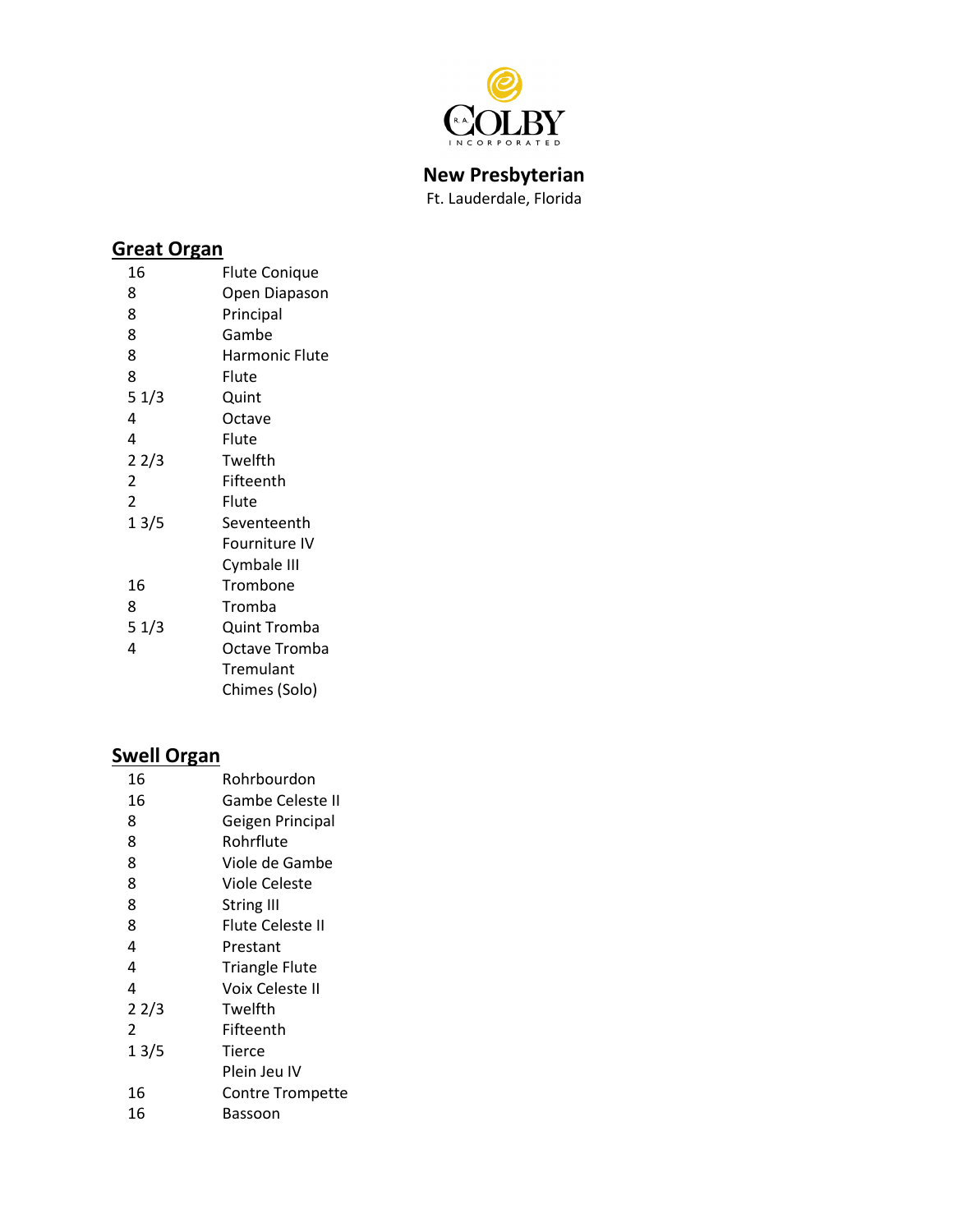| 8  | Trompette                |
|----|--------------------------|
| 8  | Cornopean                |
| 8  | Oboe                     |
| 8  | Vox Humana               |
| 4  | Clarion                  |
|    | Tremulant                |
| 16 | Swell to Swell           |
|    | Swell Unison Off         |
| 4  | Swell to Swell           |
| 8  | Royal Trumpets III (Cel) |
|    |                          |

### **Choir Organ**

| 16             | Quintadina                |
|----------------|---------------------------|
| 8              | Principal                 |
| 8              | Viola Pomposa             |
| 8              | Viola Celeste             |
| 8              | <b>String III</b>         |
| 8              | Flute                     |
| 8              | Erzahler Celeste II       |
| 4              | Principal                 |
| 4              | Flute                     |
| 22/3           | Nazard                    |
| $\overline{2}$ | Blockflote                |
| 11/3           | Larigot                   |
| 1              | Fife                      |
|                | Raushquint III            |
|                | Mixture III               |
| 16             | Fagott                    |
| 8              | <b>Trumpet Harmonique</b> |
| 8              | Cromorne                  |
| 4              | Rohr Schalmei             |
|                | Tremulant                 |
| 16             | Choir to Choir            |
|                | Choir Unison Off          |
| 4              | Choir to Choir            |
| 8              | Tubas III (Solo)          |

### **Solo**

| 8  | Doppelflote         |
|----|---------------------|
| 8  | Violoncelle         |
| 8  | Violoncelle Celeste |
| 4  | Orchestral Flute    |
| 8  | Corno di Bassetto   |
| 8  | French Horn         |
| 8  | French Horns III    |
| 8  | Cor Anglais         |
| 8  | Orchestral Oboe     |
| 16 | Contra Tuba         |
| 8  | Tuba Mirabilis      |
| 4  | Tuba Clarion        |
| 8  | Tubas III           |
|    | Tremulant           |
| 16 | Solo to Solo        |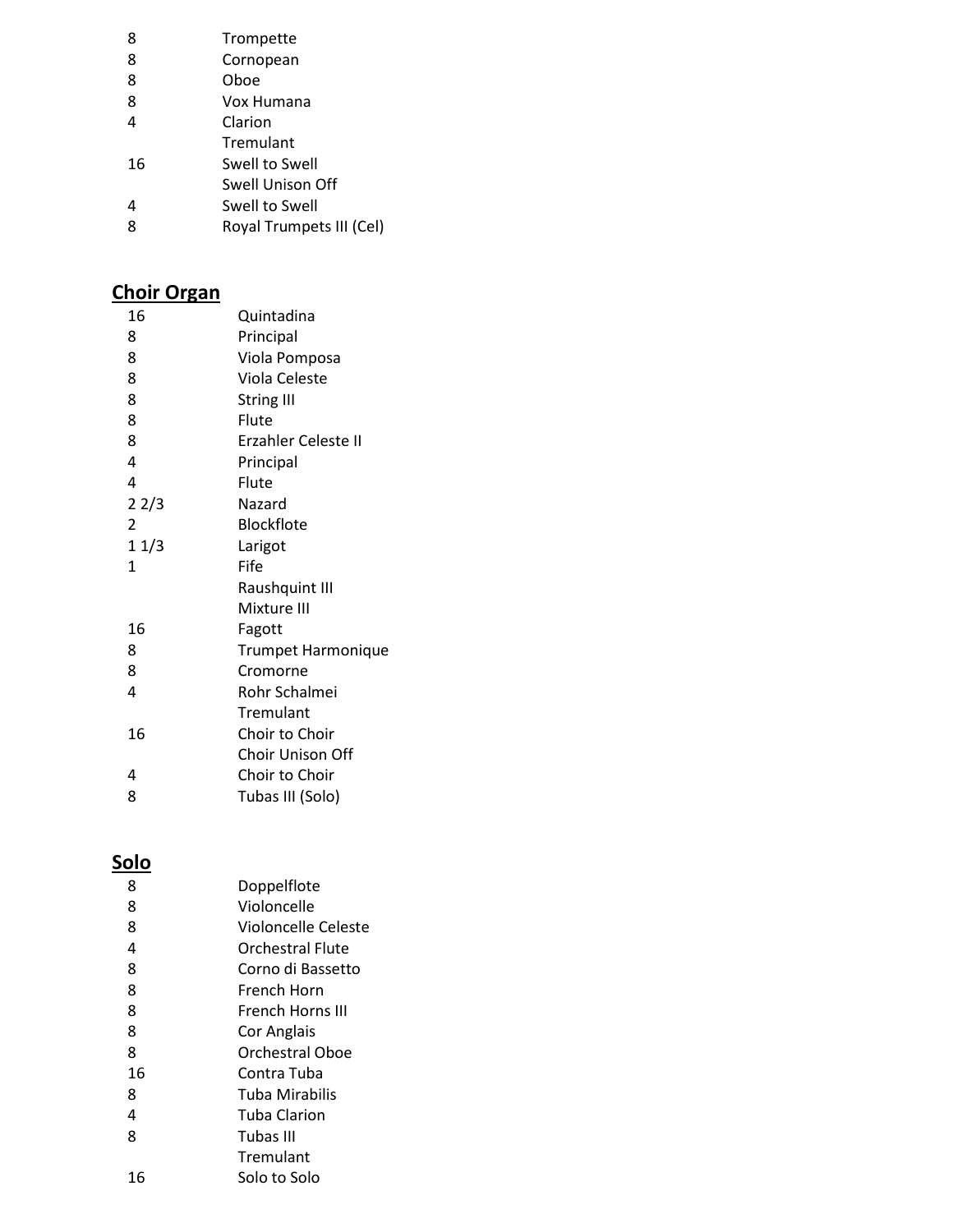|   | Solo Unison Off |
|---|-----------------|
| 4 | Solo to Solo    |

## **Antiphonal**

| 8             | Spitz Principal    |
|---------------|--------------------|
| 8             | Rohr flute         |
| 8             | Gambe Celeste III  |
| 4             | Prinzipal          |
| 4             | Koppelflote        |
| 22/3          | Nasat              |
| $\mathfrak z$ | Flute              |
|               | Mixture IV         |
| 16            | Corno de Bassetto  |
| 8             | <b>Flugel Horn</b> |
| 8             | Trompette          |
| 4             | Clarion            |
| 4             | Super              |
|               | Tremulant          |

## **Celestial**

| 8  | Voix Celeste III          |
|----|---------------------------|
| 8  | <b>Bois Celeste III</b>   |
| 8  | Flute Celeste III         |
| 4  | Voix Celeste II           |
| 8  | Vox Humana                |
| 16 | Celestial to Celestial    |
| 4  | Celestial to Celestial    |
| 16 | <b>Royal Trumpet</b>      |
| 8  | <b>Royal Trumpet</b>      |
| 4  | Royal Trumpet             |
| ጸ  | <b>Royal Trumpets III</b> |
|    |                           |

# **Pedal**

| 32     | Contre Principal    |
|--------|---------------------|
| 32     | Untersatz           |
| 16     | Flute Ouverte       |
| 16     | Principal           |
| 16     | Subbass             |
| 16     | Flute conique (Gt)  |
| 16     | Bourdon (Sw)        |
| 16     | Gambe II (Sw)       |
| 10 2/3 | Quint               |
| 8      | Octave              |
| 8      | Flute               |
| 8      | Gedackt             |
| 4      | Choralbass          |
| 4      | Flute               |
|        | Mixture IV          |
| 64     | Tonnere Bombarde    |
| 32     | Contre Bombarde     |
| 32     | Contre Bassoon (Sw) |
| 16     | Bombarde            |